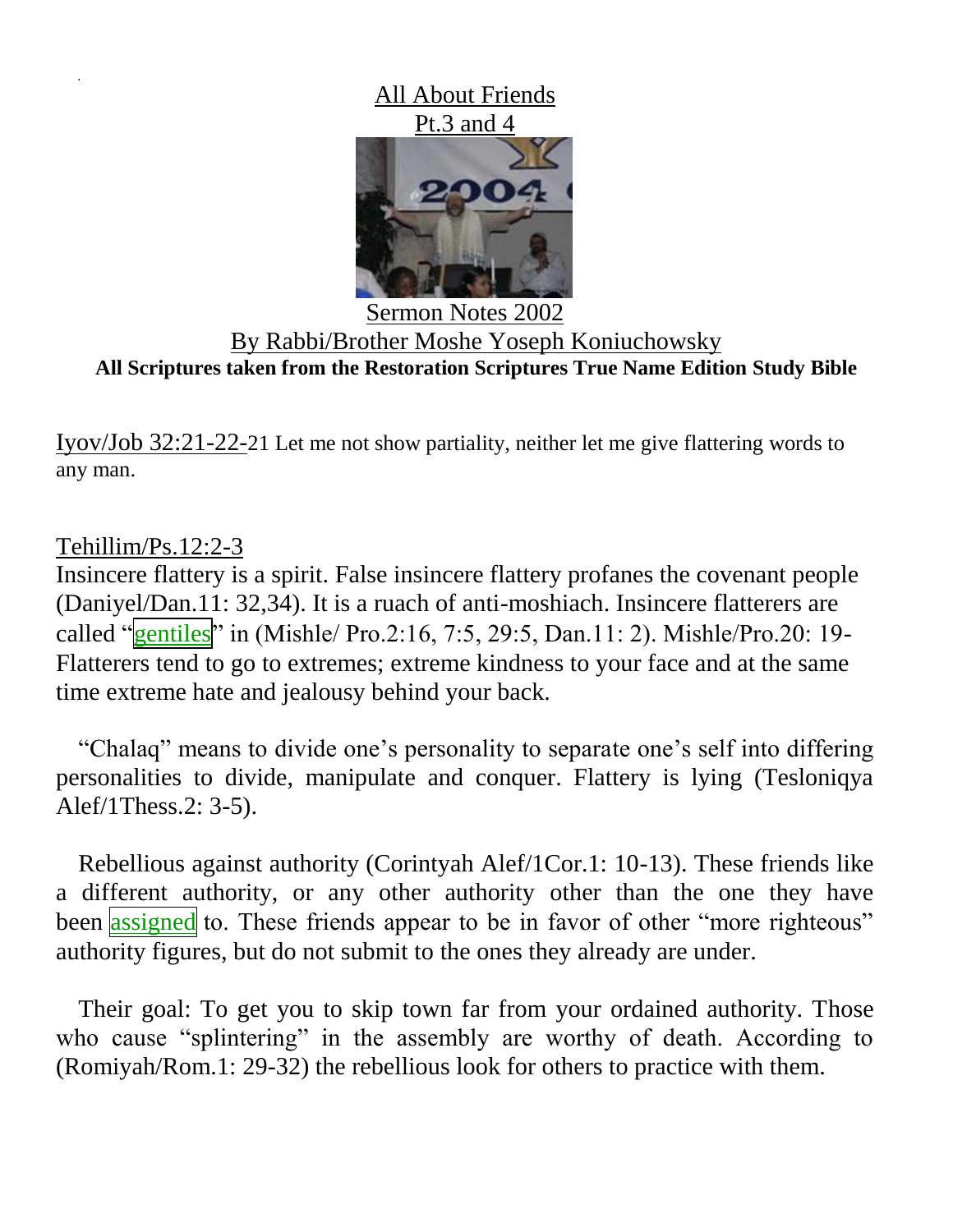According to Corintyah Bet/2 Cor.12: 20-21- Congregational strife is akin to unkosher practices like fornication. Mishle/Pro.6: 16-19 states that sowing discord through rebellion in the local assembly among the brethren is a hateful act hated and disdained by YHWH. This does not speak of division from heretical anti Torah doctrines which is commanded, but division caused by petty squabbles over position.

According to Mishle/Pro.26: 20- YHWH says: That without unkosher friends strife will cease. Tehillim/Ps.101: 15- A rebellious friend torches and accuses YHWH's prophets and brings damnation upon himself.

Yahudah/Jude.vs.7&8- those who reject divine authority are likened unto spiritual homosexuals in that they love their own kind, and hate all who are in authority. Verses 1&2 say: these must not feed themselves in your moadim/feasts (vs.9).

The rebellious cause division. They are unclean for you. Lawless friends. There are scores of verses. Corintyah Bet/2 Cor.6: 14, Gilyahna/Rev.18: 4, Mattityahu/Matt.7: 21-23.

Anti-Torah-and or "Lord" friends are also unkosher." How can 2 walk together unless both are cleansed by YHWH's true Name (Amoz 3:3). Mattityahu/Matt.13: 40-42- Lawless friends (who think Torah is not for them) can bring you to their dark destiny Gilyahna/Rev.22: 14.

## **All about Friends Pt.4**

Desired Friends Sermon Notes 2000

By Rabbi/Brother Moshe Yoseph Koniuchowsky All Scriptures taken from the Restoration Scriptures True Name Edition Study Bible